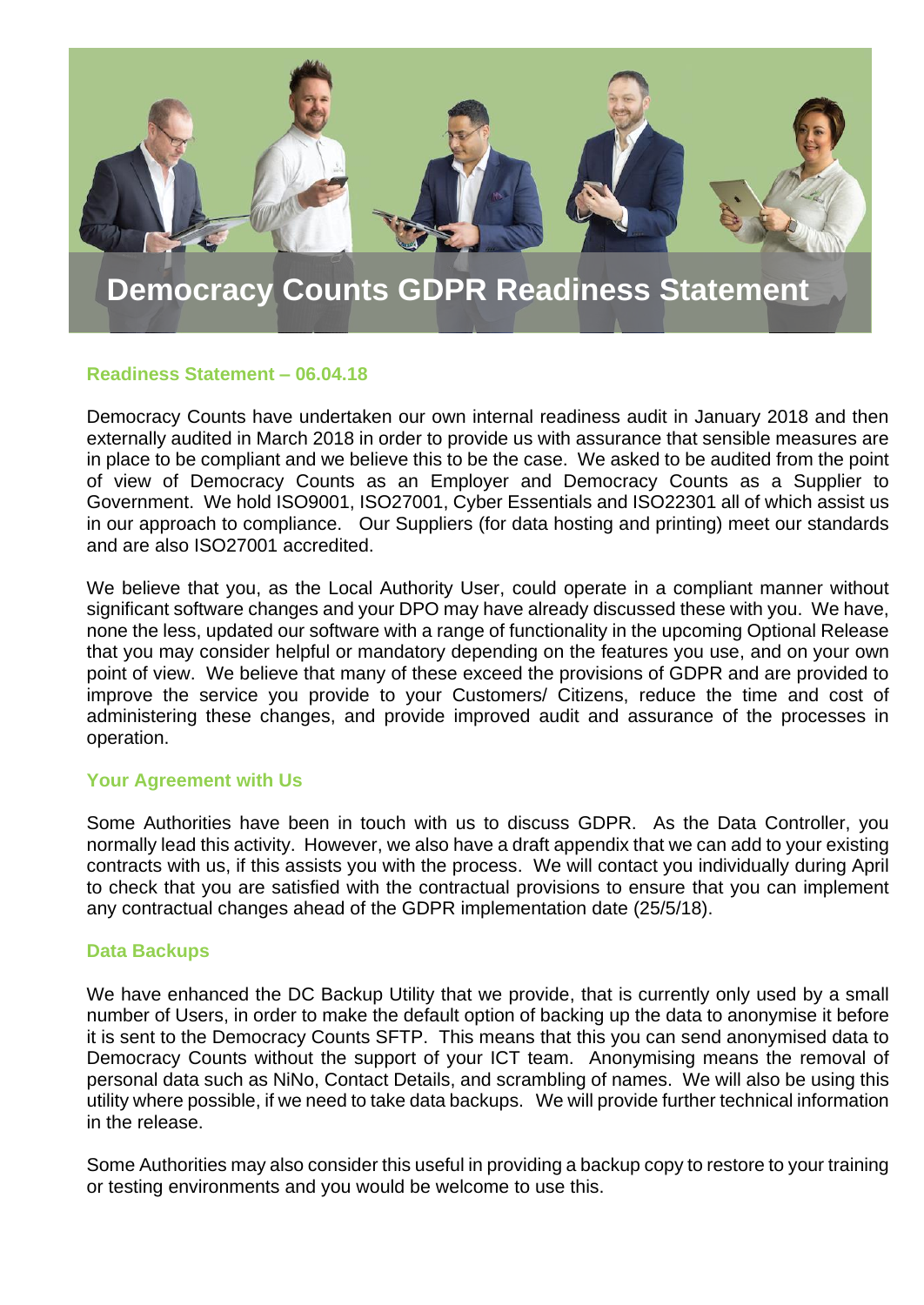We are changing our Support procedures to use anonymised data by default, as we generally do not need live data to replicate Support issues. Should this be necessary, our Support Staff will be required to ask the Support Manager for permission to take a live data backup and records of the back-up, permission and purpose will be recorded. A report on this can be made available to you on request.

## **Data Audit**

Elector8 already supports a feature called Data Protection Audit, which has been in place for more than 8 years and means that sensitive information such as Nino, Bank Details, Anonymous Electors have a "Data Protection" record of when a User, with permissions, reveals details. It can be found via System > Data Protection Audit. This is being extended to include DOB's for Children.

#### **Educ8**

Democracy Counts has recently launched a new Learning Management Product. This has global content for Polling Training and Canvasser Training but also includes GDPR. It is fully customisable by you and you may add your own courses, for any purpose. It is being testing during this election at Barnsley. It will work on a stand-alone basis or integrate with the Elector8 Staffing Portal. It is an optional product and costs £5000 per year for Elector8 Users and could be considered to be an election expense. Licenses run from end of May to End of May to cover the full canvass and election cycle and any by-elections. We would like to extend a free 'learner' license to you during May 2018, so you can review the GDPR (and other content). If you would like an account to be created, pl[ease contact Support@democracyc](mailto:Support@democracycounts.co.uk)ounts.co.uk

## **Poll Card & Absent Voting Files**

Both of these extracts had previously contained a DOB which Clients have found useful for checking purposes. We will now give you an option to produce this version of the extract but the new "standard" extracts that you share with your Printers, will have the DOB removed and the file layout document will be updated to reflect these changes.

# **Date of birth of Children**

The law is likely to change to consider and Adult (in data terms at least) to be a person who is 13 years of age (as this is the age they can get their own social media account). In Scotland, it is already possible to add 14-year olds to the database, and as the voting age is 16, a polling station register can contain 15 year olds. Colleagues in Scotland are already extremely caution on how they protect this data and we consider this stance to be correct and so we will be extending the masking of the DOB with the \* (asterisk) for anyone below 16 and so exceed the likely protection of Children records under GDPR. If the date of birth of a child is then revealed, this will write a data protection audit record that can be searched to report on any User who has viewed such data.

#### **ElectorReg (Online HEF Service)**

You will be given specific new options via Wizard > Canvass Extract Wizard of how you present Children (younger than 16 years) on the ElectorReg Website, giving you definite control.

# **Privacy Policy / Website Terms and Conditions**

We will be updating the Privacy policy pages on our Citizen facing websites to reference our role as Data Processor, to assure them that we do not use the information for anything other than our legitimate business interest of supporting the ERO / RO at the local authority and make no other use of this data.